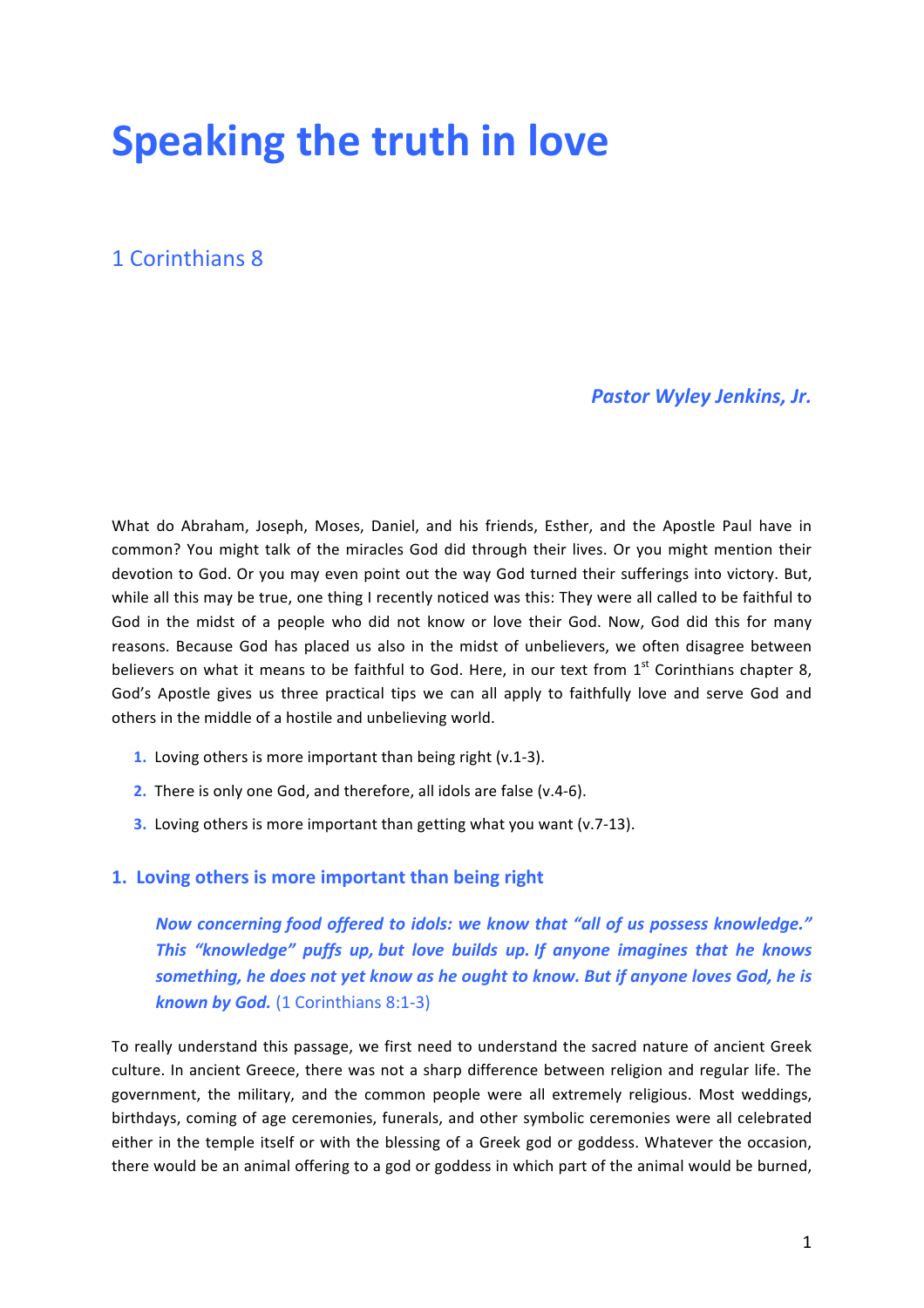another part would be served as food for the worshipers, and another part would be sold in the meat market. In fact, given the religious nature of the society, much of the meat that was bought and sold in these Corinthian meat markets was meat that had been sacrificed to idols. The Corinthians had a problem then. Could or should a Christian buy meat in these meat markets? There appears to have been two groups. One group argued for eating it, while the other argued against eating it. They wrote to Paul asking for his advice.

Wisely, Paul did not just agree with one group or the other. Notice the quotation marks. The marks signal that Paul is quoting something the Corinthians were saying. Many times as Christians, we answer too quickly. Paul is not like that. He is sympathetic to the truth on both sides. But he also confronts the error. This is a great way to deal with tricky issues. It is a great way to handle conflict. When I repeat what people say back to them, I show them that I am listening. When I agree with some part of what they are saying, it helps them to see that agreement is possible. That is why politics is so difficult in a fallen world. Everyone wants to be right. But where there is no dialogue, there can only be division. It can even happen in marriages. Sometimes, we are so incredibly focused on being right that we don't listen. Try this next time with your spouse. Don't just respond in defense. Listen and repeat what they have said. This is what Paul does. Whichever side of an argument you are on, you obviously think it's the right side. But, being right puffs us up. It makes us proud. Wanting what is right for everyone, on the other hand, is loving. Love always builds others up. It is a better way. "How can I be right?" and "How can I do what is right?" are two different questions. The wisdom of God says loving others is right. This is exactly what Paul does. To do what is right and reach those puffed up Corinthians who want to be right, he very lovingly listens and tells them they are right in at least one point: There is only one God and one Lord Jesus.

#### **2.** There is only one God, and therefore all idols are false

*Therefore, as to the eating of food offered to idols, we know that "an idol has no* real existence," and that "there is no God but one." For although there may be socalled gods in heaven or on earth—as indeed there are many "gods" and many *"lords"*— yet for us there is one God, the Father, from whom are all things and for *whom* we exist, and one Lord, Jesus Christ, through whom are all things and through *whom* we exist. (1 Corinthians 8:4-6)

If you are a Christian, you know that the Bible teaches from cover to cover that there is only one God and that God is the Father of our Lord Jesus. Not only that, but you also know Jesus is fully divine and is actually the Creator of the universe. But if you are not a Christian, maybe you think there is more than one true God. Maybe, you think it is arrogant to claim that there is only one God. Maybe, you think there are many ways to God. We live in confusing times, where many popular beliefs are never challenged. Here, in this passage, we see how the Apostle spoke the truth to the Corinthians in love to cut through the confusion caused by the popular beliefs of their time.

We need to do the same today. I will never forget my conversation with one man. As I was sharing the Gospel, he said to me, "Do you know what I don't like about you Christians? You think you are right and everybody else is wrong." I said, "I can see how that might be hard to understand, but may I ask you a question? Do you think all religions lead to God?" "Yes I do", he said. "Do you think you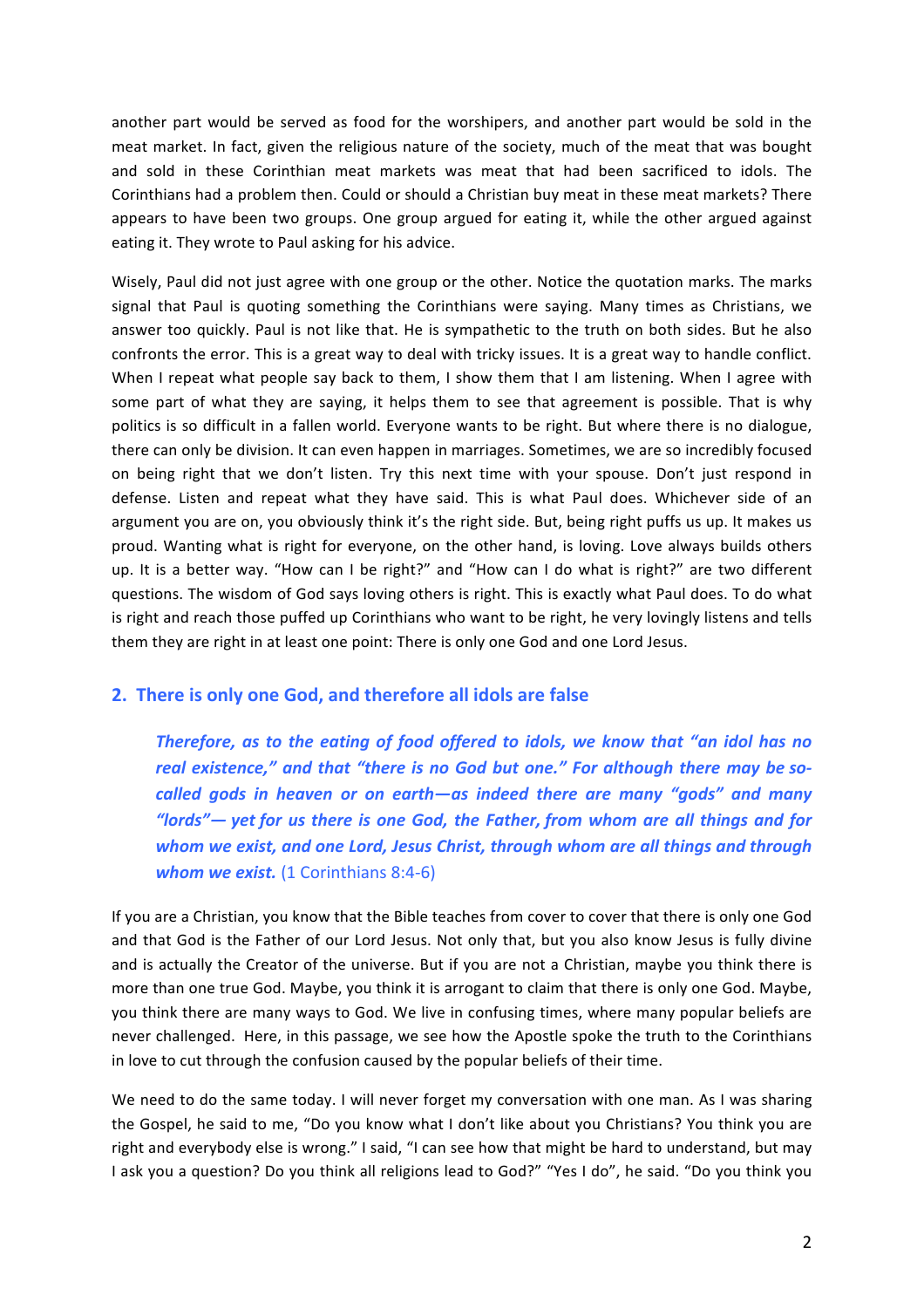are right about that?" "Yes I do", he said. So you think you are right, and I am wrong. As a matter of fact, you are bothered by what Christians say because you think you are right." He got quiet. "I guess I do," he said. He never argued anymore about that. Do you see? Truth is by its very nature divisive. Because if you say something is true, you are saying other things are not true. Everybody believes that. You need to see through the lies of the enemy.

Here are a few common ways people in our culture respond today, when you say you believe there is only one way to God, or only one God, or that a certain action is a sin:

- **a)** There is no absolute truth. / You can't know the truth. / No one has the truth.
- **b)** It is arrogant to think you are right.
- **c)** You should doubt everything.
- **d**) You are a bad person because you judge others.

Here are two ways to reply:

First, apply the logic of the statement to itself. If I say to you, "I cannot speak one word of English", you might ask, "Didn't you say that in English?" The statement "There is no absolute truth" is itself claiming to be absolutely true. The claim that "It is arrogant to think you are right" is coming from a person who thinks they are right. The statement that "You are a bad person because you judge others" is itself judging you as a bad person for judging others. These are common statements people say to Christians. They are called self-refuting statements. In other words, they contradict themselves. So, the first thing to do is to keep your ears open for this kind of talk. Lovingly point it out to people when they say contradictory things.

Second, just apply what I call the reality test. Ask, "Will this statement work in everyday life?" "Will this statement work in reality?" Could you imagine a person going to the bank and telling the cashier, "I want to withdraw one million euros."? And the cashier replies, "Sir, you only have 100 euros in your account." Then the person gets angry and says to the cashier, "That is true for you, but not for me." Here is the reality. That won't work at the bank. If a person goes to the doctor, and the doctor says, "I am sorry, but you are dying." You cannot say, "It is arrogant to think you are right." It won't work in reality. The truth is not my truth or your truth. Either something is true, or it is not true. It cannot be both. Could you imagine telling the judge, "There is no absolute truth."? He will say, "Either you committed the crime or you did not. There is no other option." So I believe these shallow lies run through our culture and cause people to dismiss important truths about God. These statements are lies. They are smokescreens. They are meant to cause confusion and stop the conversation. Do not fall for the smokescreens. Either God is real, or he is not. Either Jesus is the Creator of the universe, or he is not. Either he rose from the dead, or he did not. Our opinions do not really matter, either something is true, or it is not.

Here, in our text, Paul clearly agrees with the Corinthians' statements about God. To the Corinthians who are worried about idols, Paul lovingly reminds them that, in the end, there is only one God and that is what really matters. They do not have to fear false gods. They need to understand that if they choose not to eat the meat, it cannot be for fear of what the Greek god Zeus will do to them. Zeus is not real. So while the puffed up Corinthians do have some right knowledge about God, they obviously don't understand the implications of that knowledge for their own lives or the lives of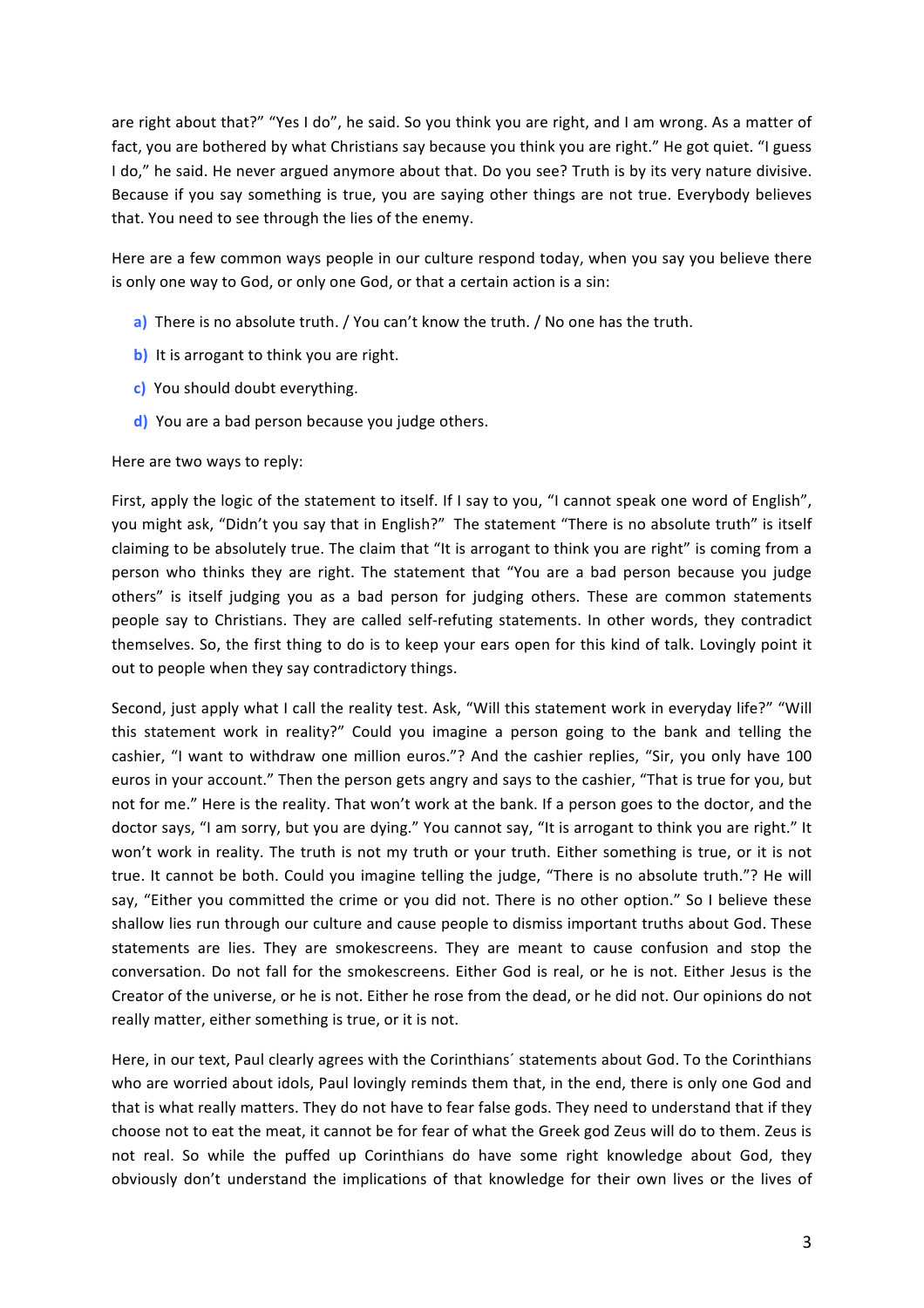others. In fact, as we have seen, and will see in this next passage, it is not our knowledge that matters, but how we lovingly use or don't use that knowledge to faithfully serve God and others for Christ's sake.

#### **3.** Loving others is more important than getting what you want

*However, not all possess this knowledge. But some, through former association with idols, eat food as really offered to an idol, and their conscience, being weak, is defiled. Food will not commend us to God. We are no worse off if we do not eat, and* no better off if we do. But take care *that* this right of yours does not somehow **become** a stumbling block to the weak. For if anyone sees you who have knowledge *eating in* an *idol's temple, will he not be encouraged, if his conscience is weak, to eat food offered to idols? And so by your knowledge this weak person is destroyed, the* **brother** for whom Christ died. Thus, sinning against your brothers and wounding *their conscience when it is weak, you sin against Christ. Therefore, if food makes my* **brother stumble, I will never eat meat, lest I make my brother stumble.** (1 Corinthians 8:7-13)

The Apostle Paul begins by recognizing that for some of the Corinthians, the idol worship was real. The food was contaminated and so, in their mind, they were worshiping demons. Paul will talk about this again in 1 Corinthians  $10:19-20$ , because it is so important. You see, to ask a person to participate in something that they wrongly believe to be sinful is no different from asking them to sin. Because, ultimately, in such cases, it is not the action that is a sin, it is their view of the action. If I believe it is wrong to drink, then for me it is wrong. Because I would be doing something I felt God was saying not to do. So, these puffed up brothers in their knowledge are encouraging people to commit what they think is a sin. They want to eat cheap meat, and so they ignorantly drag Christians into sin. Lovingly applying his knowledge to the situation, Paul responds by saying, "Therefore, if *food makes my brother stumble, I will never eat meat"* (v.13).

To really understand what God is saying here, we need to understand the conscience. This word appears in verses 7,10, and 12. But what exactly is our conscience? It might be easier to start by saying what it is not. It is not the Holy Spirit, because even unbelievers have a conscience. It is not the soul of a person, because it is a voice that the soul itself hears. It is a witness. It is like a recording that plays when we search to make a decision about something that is right or wrong. Maybe, you have seen the old animated stories or drawings where the person is sitting, and there is an angel and a demon on each shoulder. While creative, that is actually a crude and misleading illustration of the conscience. The precise working of the conscience is accurately described in Romans 2:15:

### *"They show that the work of the law is written on their hearts, while their conscience also bears*  witness, and their conflicting thoughts accuse or even excuse them."

One funny thing I have noticed in children is that they sometimes repeat out loud what their conscience is saying to them. So, they stare at the other child who just took their toy, and they walk over to the child and hit them. Then they say out loud, "I should not have hit them," and then they say to themselves, "They deserved it because they took my toy." Both are products of the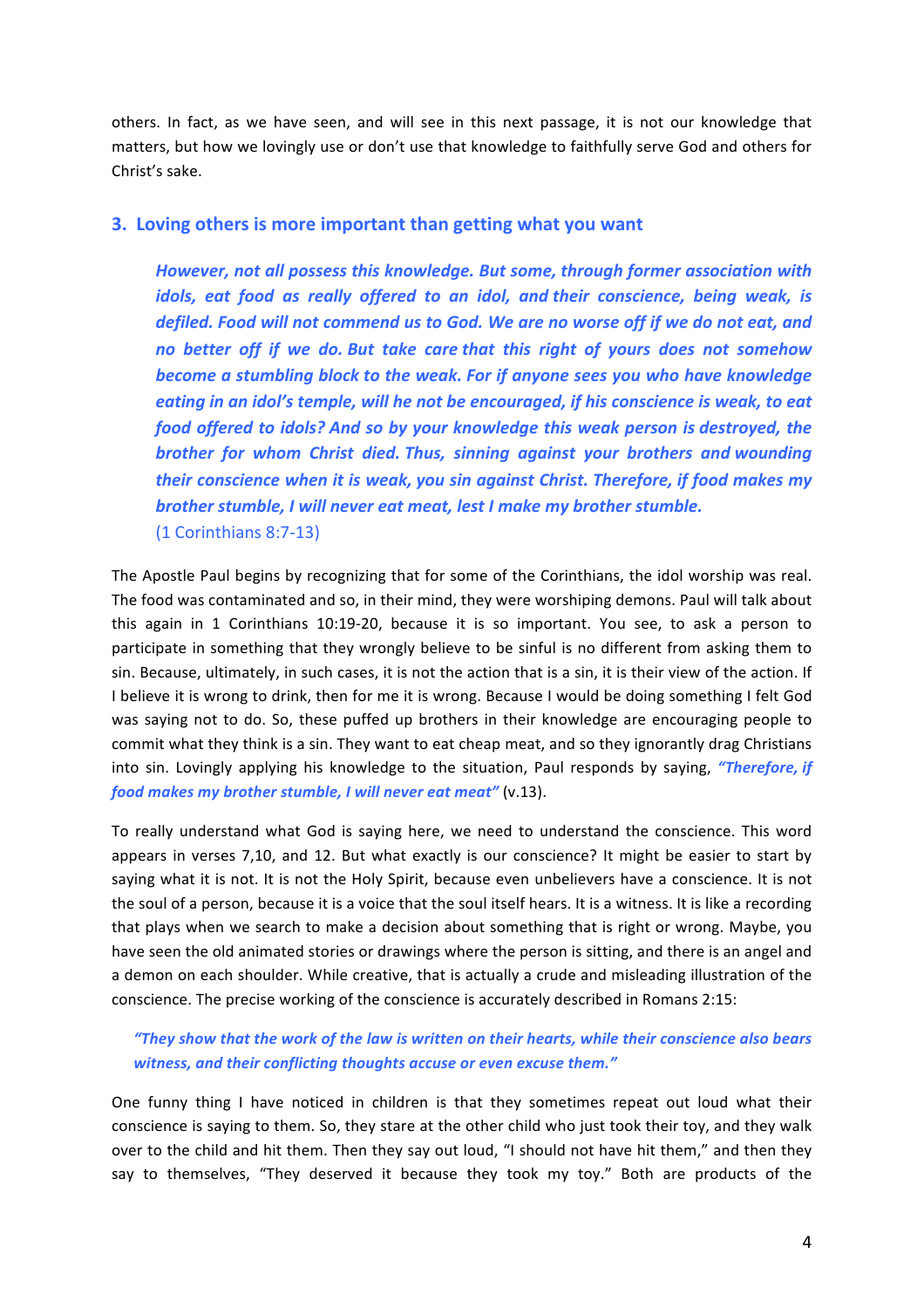conscience. In one case, it accuses the child; in the other case, it defends them. But it is not that simple. In the case of the child, if he ignores his conscience, then it will stop talking to him. The Bible has two metaphors for this. The conscience becomes seared, or it becomes callous:

#### **"The insincerity of liars whose consciences are seared."** (1 Timothy 4:2)

#### "They have become callous and have given themselves up to sensuality." (Ephesians 4:19)

The idea is the same as a loss of feeling. If you burn your hand, the skin will harden and the nerves deaden. The same sort of thing happens with a callous. When I play the guitar often, my fingertips become calloused. I can't feel much on the tip. In the same way, if a person repeatedly disobeys their conscience, their conscience will become calloused, and their heart will become seared. The voice will get softer until it disappears. It will just stop talking. This is the fear Paul has. What he is saying is that you may think your rights and your freedom are yours to do whatever you want, but if you teach people to disobey their consciences, you are causing them to sin. You are making them easy targets for the devil. When they fall into sin, you will be partly guilty.

There are many ways in which we push others to sin. Maybe one of the easiest ways is with drinking in Spain. Some countries train their people to believe that drinking is a sin. Others come to faith from alcoholism and cannot have a drink without it causing them to want to get drunk. For some, it bothers them because it reminds them of their lost days. We need to be people of love who are quick to put other people first. We need to be quick to understand that just because the struggles of another are not my struggles, they are still real struggles. What about the way women dress? I remember a Christian woman saying that men could just look away if her clothes tempted them. She didn't care about them or think of them. Are you free to fill your minds with every movie and television series out there? Be careful what the eyes around you watch. Your freedom may lead others to sin against their own conscience. So to those that boast that they are free, he says love must come before freedom. Love is more important than doing what we want.

What about the other people, what does Paul say to them? He gives a few thoughts to them as well. He tells them their consciences are weak. That means that their consciences are not set correctly. They make laws that do not match God's laws. The conscience is something that can be reset. It can be taught. So take the time to listen to others. Try and learn why they believe what they believe. The weak conscience group might have a worse and even more dangerous problem. They are proud of their religious non-eating. They become self-righteous. Paul quickly tells them, "Food will not *commend* us to God" (v. 8). Here is the key. God has made us righteous in Christ. God has commended us to Himself by the blood of his Son. I can obey because I love God, but it is impossible to obey to earn something. Earning is putting the other person in debt. I work for you, and you owe me. Listen to one of the simplest but most important phrases you can ever learn: **GOD HAS NO DEBTS**. He absolutely never owes anyone anything. Let me tell a story to illustrate it.

A poor man and a rich man were friends. The rich man let the poor man borrow 10 million euros. The poor man took the money and began to spend the money. Sometimes he spent it well, but most of the time he spent it selfishly. He did not help other poor people. He did not care. He even used the rich man's money in ways that even offended the rich man. Then after years, the poor man took some of the money and bought gifts for his rich friend. The poor man bought the rich man a small car. The poor man bought the rich man the latest greatest mobile phone. Then after giving him the